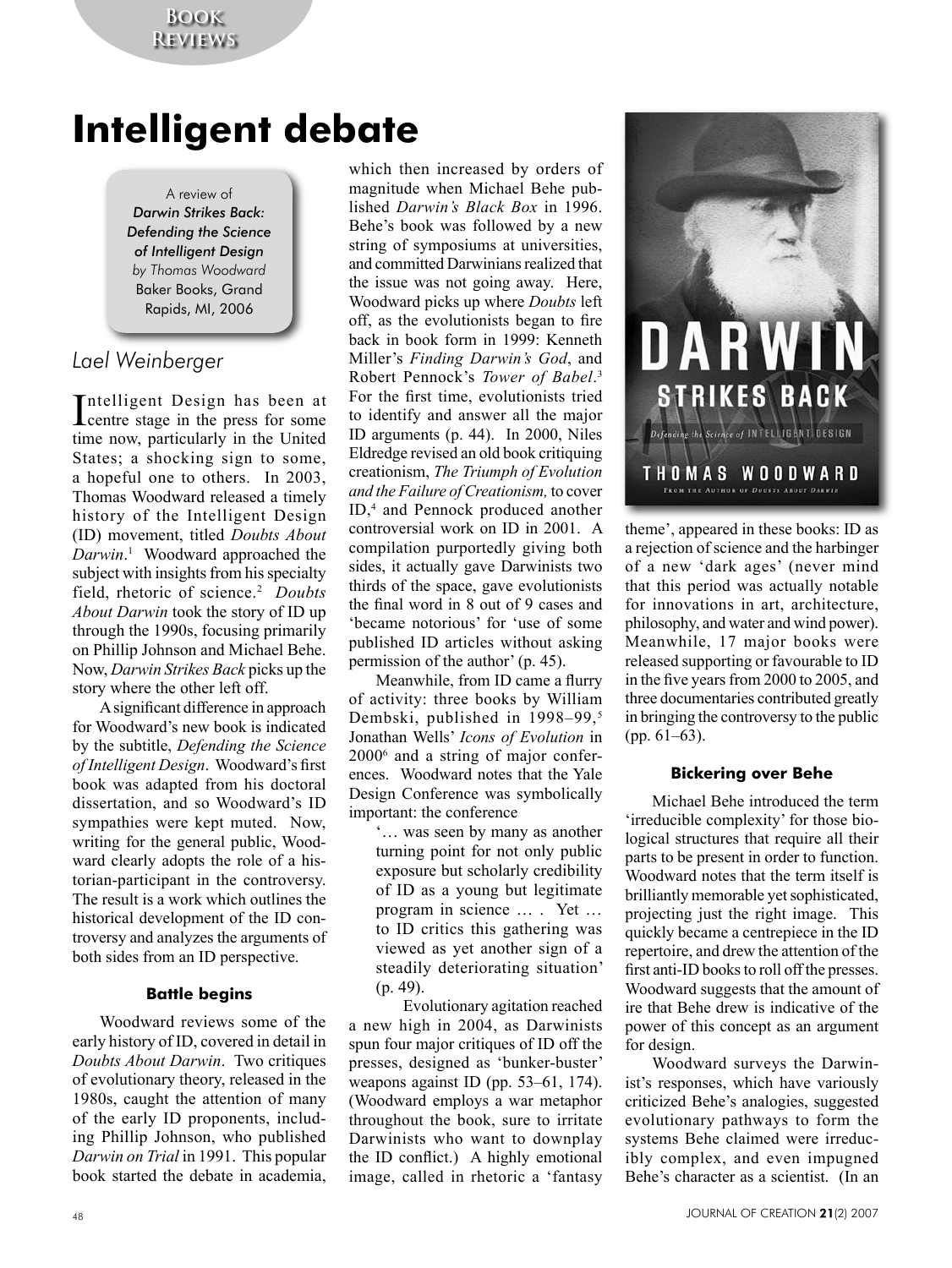unconvincing and abusive *ad hominem* attack, they have suggested that Behe was 'lazy' for invoking a designer instead of searching for a Darwinian solution to the origin of 'irreducibly complex' systems.) Woodward surveys the responses of ID scholars on a range of issues, from the mousetrap analogy to the origins of the blood-clotting cascade. The Darwinian spokesmen (most notably Ken Miller) have a tendency to declare the case closed and ID defeated at every turn, only to have responses and counterarguments forthcoming from ID.

#### **Embarrassed Darwinists**

The next for consideration is Jonathan Wells and his *Icons of Evolution*. A stinging critique of ten familiar textbook evidences for evolution, Wells' book provoked shrill cries of dismay from Darwinists, including Jerry Coyne and Eugenie Scott. Wells' reply is highlighted as a rhetorically powerful rebuttal in which he catches his critics in scientific carelessness and in the debate tactic of 'shifting the goalposts'. An example is the issue of embryonic homology—the Darwinian claim that embryos in various vertebrates look alike at various stages of development, and that this indicates common ancestry. Wells pointed out the extensive dissimilarities between embryos, blowing the traditional textbook image out of the water. Coyne argued that if only Wells understood their evolutionary history, then he would see the differences as evidence for evolution. This is shifting the goalposts, and as Wells remarked,

'So let me get this straight. Some of the strongest evidence for Darwin's theory is that vertebrate embryos are most similar in their early stages—except that they're not. But if we just interpret the embryos' dissimilarities in the light of Darwin's theory, they then have "evidential value". … Darwin's theory wins no matter what the evidence shows' (quoted p. 94).

Woodward reviews in detail the arguments of Wells, Stephen Meyers and others based on the fossil record. The debate focuses on the Cambrian explosion and the lack of evolutionary

ancestors, and Woodward notes that this is just the very visible tip of a very large iceberg of recalcitrant fossil issues for the evolutionists. A delicious irony Woodward points out is that though the Darwinists have always said that the fossil record problems would decrease as more fossils are uncovered, the situation on the Cambrian is worse now that it was just a few years ago for the evolutionists. Jun-Yuan Chen of the Nanking Institute of Geology began an excavation of Cambrian deposits in southern China, which as they have progressed over twenty years now, produced the 'the greatest Cambrian fossil bonanza of all time' (p. 107). The paucity of evolutionary ancestors for these new creatures is more glaring than ever.

#### **Life**'**s origin**

With the evolution of all life from simpler life attacked, Woodward proceeds back to the origin of life itself. The ID assault on this evolutionary key point has been relentless, going back to a 1984 book, *The Mystery of Life's Origin*, which helped launch the ID movement, and continued unabated from there. In the past 15 years, the evolutionists have responded with a host of new theories of life's origin: RNA

first, 'clay-crystal' life, or even extraterrestrial chemical evolution. But each of these scenarios leaves unanswered questions, most significantly the origin of the information content required for life, one of ID's strongest arguments (p. 121).

Woodward distinguishes three perspectives on origins-of-life (pp. 130–133): First, the 'deadlock dodgers' suggest that the origin-of-life question does not concern evolution by natural

selection; this is usually viewed as a cheap way out, and is by far a minority position. G.A. Kerkut included the origin of life in his definition of the 'general theory of evolution', and *Scientific American* included a detailed article on origin of life (aka chemical evolution) in their September 1978 special edition on evolution. Following suit, most of today's public voices for evolution—ranging from standard biology textbooks to popular authors like Richard Dawkins—freely include origin-of-life scenarios in their evolutionary presentations.

Second, the 'doggedly determined' researchers committed to naturalism are convinced that 'a solution can ultimately be found,' despite the inability to figure out *how* at the moment. Finally, there are the 'design detectives' who are convinced that the naturalistic paradigm is scientifically incapable of handling the problem. What's more, they are convinced that the evidence points to a solution by Intelligent Design.

#### **Detecting design**

A favourite tool of these 'design detectives' has been William Dembski's mathematical 'explanatory filter', which separates events into the causal categories of 'law', 'chance' and 'design'.



Paleontology has been unearthing a dazzling array of Cambrian fossils for over a century without unearthing the corresponding legion of ancestral forms Darwinists would have predicted. Consequently, the Cambrian fossils have figured prominently in the Intelligent Design movement's critiques of Darwinism.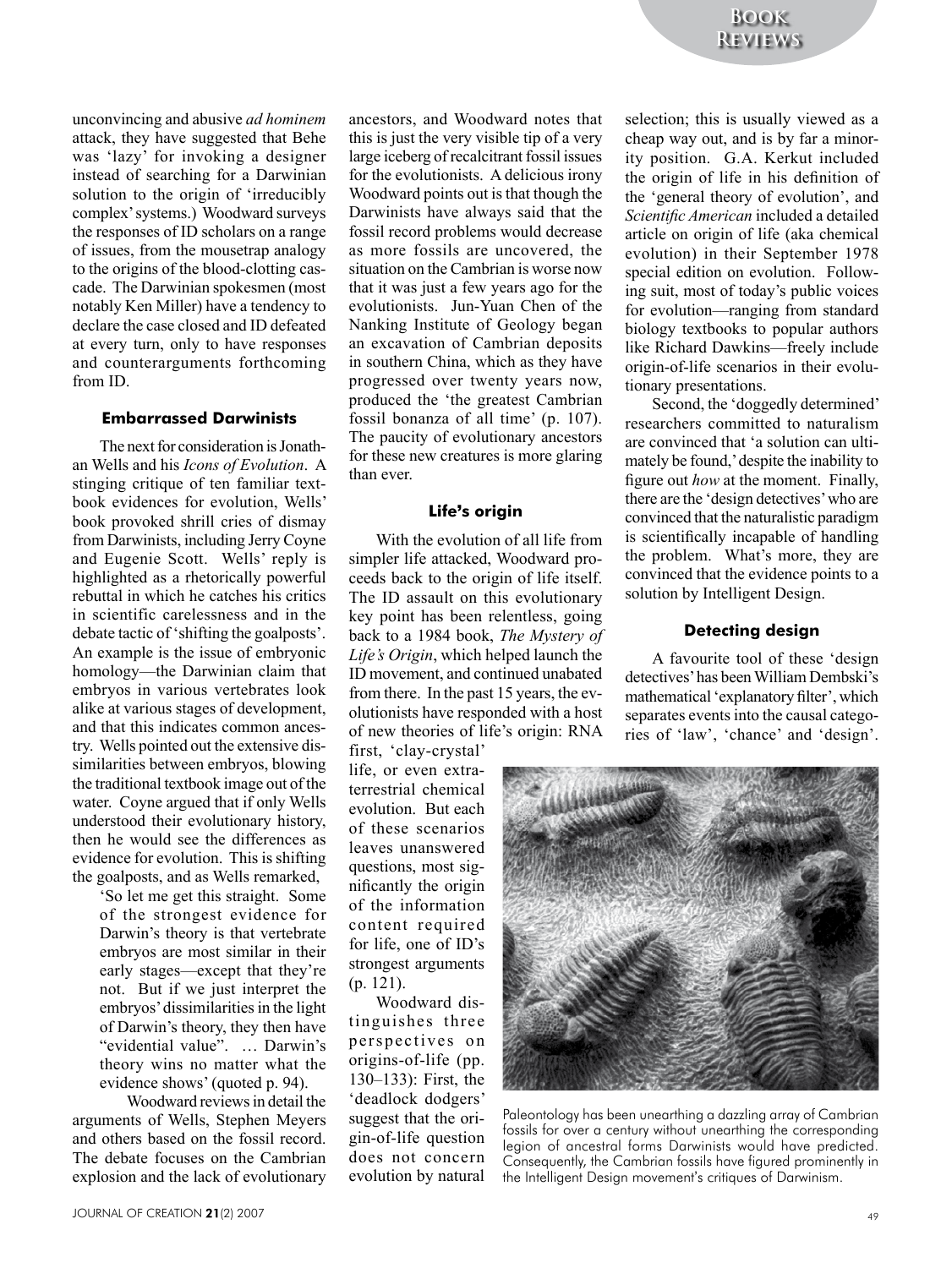Coupled with a concept Dembski and Stephen Meyers have developed, Complex Specified Information (CSI), the 'filter' analysis of biological information has been used as a powerful and rigorous argument for design, and has taken its place alongside Behe's 'irreducible complexity' as a centrepiece in the ID arsenal.

Woodward analyzes several of the most common arguments posed against Dembski's mathematical filter. He does an excellent job of covering the difficult subject matter in a condensed form. For example, Darwinists have charged that the filter gives 'false positives', and is unreliable for detecting design. Woodward lucidly explains the Dembski rebuttal to this accusation for a layman audience: actual false positives are never shown. On the contrary, the filter may attribute an event to chance which was actually the product of design, but this is a false negative, something to be expected from the filter. Using the classic Dembski poker example, it is improbable to receive three consecutive royal flushes in a game, and this may be an instance of cheating (which would be 'design'). But this is still within the realm of events that the filter will attribute to chance. Thus, the filter may miss a designed event, but the filter has never attributed to design an event that was actually chance. So, Woodward concludes, the filter is cleared from presenting false positives of design (pp.  $146 - 151$ .<sup>7</sup>

## **Friends and foes**

Recent developments in the ID community have broadened the scope of argument, and brought new personalities into the debate. The argument for design has expanded beyond the biological sciences to include the entire cosmos. The 'fine tuning' of the universe for life on earth was brought into the forefront especially since the publication of *The Privileged Planet* by Guillermo Gonzalez and Jay Richards. Unexpected allies have also emerged, such as agnostic philosopher, mathematician, and molecular biologist David Berlinski.

Woodward even includes the 'atheologians' as allies of sorts. The

'atheologians' are the outspoken atheist end of the debate—Richard Dawkins is the most familiar member of this group.<sup>8</sup> Woodward suggests that the rabid antireligion sentiments and argumentative theatrics of many in this group are more likely to interest onlookers in ID than to convince them of its errors.

#### **Evil overlooked?**

Woodward is right that the atheist contingent is usually so polemical that it is difficult to take them seriously. But it is in this context that Woodward encounters two major arguments: poor design and evil in the world (pp. 167– 171). Unfortunately, these are skimmed over much too quickly (which is not necessarily Woodward's fault, but does indicate that ID simply has not talked about this problem very much).

The basic ID response is that a less-than-optimal design (on a car for instance) does not justify the inference that there was no designer.<sup>9</sup> Woodward quotes Dembski, who notes that any expectation that the designer would design optimally is a theological claim. True enough. But the implication is that, because it is theological, it is more or less off the table—and this is the weak point of ID. ID provides an explanatory framework: a designer takes the place of blind, purely naturalistic forces. But that is as far as it can go, for the ID strategy is to dethrone Darwinism and replace it with Design, and then work

out such issues as the identity and character of the designer later. But as long as ID refuses to deal with this issue, it cannot fill in the details of its explanatory framework without breaking from its 'big tent' approach. The questions move quickly from origins science to theology: Did this designer insert new information or create new life forms at various points along several billion years of history, or in a brief time period?

If the designer opted for the longer route, why did he/she/it not correct harmful mutations at the same time? Is the designer a *good* designer or a malevolent one?

The identity and character of ID's anonymous designer is, it appears to me, essential to fill in the details of the 'design paradigm' to replace Darwinism. If this is a theological question, so be it. The reluctance of ID to deal with the theology means that the science is constricted in its scope. And to deal with theology means that ID will have to confront theodicy (the problem of evil). Creationists have welcomed many of the insights which ID has brought to the debate over evolution. But we do not join ID tactically, by adopting a 'don't know' approach to the identity of the designer. Instead, by holding to a historical and theological account of origins revealed in Scripture, we have something that ID lacks, a means to fill in the details of origins.10

#### **ID in perspective**

Where is ID now and where is it heading? ID has been part of a vigorous debate for the better part of two decades. It is not a fringe movement, or a minor academic question, but a full-scale public debate in which both sides are actively engaged. Woodward suggests that this is the 'paradigm crisis' for Darwinism. The Darwinists cannot expect ID to go away. Compounding



In November 2000, Yale Law School was the sight of the Yale Design Conference, which Woodward points to as a symbolic milestone in history of the Intelligent Design movement.